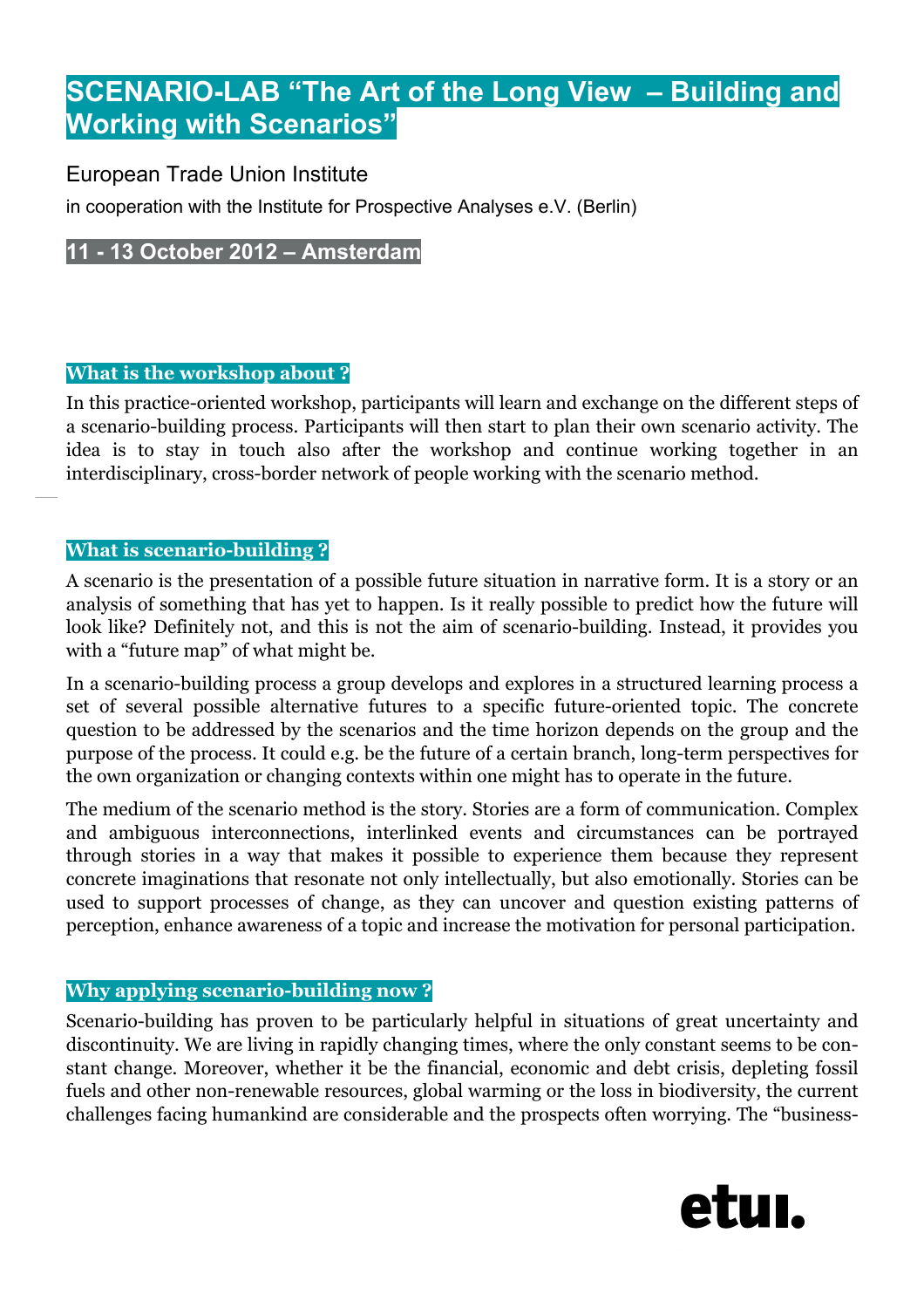as-usual scenario" represents just one among many other equally plausible futures, where even a situation of collapse becomes imaginable.

Instead of neglecting the uncertainties and discontinuities on the horizon, scenarios make them explicit. The learning process is directed towards acquiring orientation towards an open future. They offer a framework for exploring with others and jointly reflecting about possible actions and strategies for today and the future.

Scenario-building helps us to conceive alternatives and be prepared for several different futures and deal with the risks and opportunities lying ahead of us. Just as a regular compass is very useful for taking one's bearings in space, scenarios enable one to take one's bearings in time. Working with scenarios also makes clear that the future is not yet written and that it is worth trying to actively shape it.

#### **How does scenario-building work ?**

Scenario-building is an intense and dynamic group process. The working process of a scenario exercise takes place in small groups (expansive phase of the scenario exercise) and in the whole group (reflection on and bundling the results of the small groups' work). A scenario exercise is divided into five phases:

- clarification of the question and the timeframe of the scenario exercise;
- identification and ranking of influencing factors and uncertainties;
- development of fundamental future alternatives;
- scenario development (plot, protagonists, title);
- reflection: implications and room for manoeuvre.

During this scenario lab, participants will get to know the different phases in a condensed form and learn about challenges and tips and tricks for moderating the individual phases.

#### **Who should participate in the workshop?**

The workshop is mainly addressed to trade union officials, employee representatives, trainers and advisors who wish to learn or deepen their knowledge about scenario-building. It is important, that you are interested in setting-up a scenario process and/or working with scenarios in your own context after the workshop.

You will

- learn how to prepare yourself for different futures with scenarios
- enhance your capacities of long-term thinking.
- get to know how to build scenarios
- reflect how to apply scenario-building in your own context.